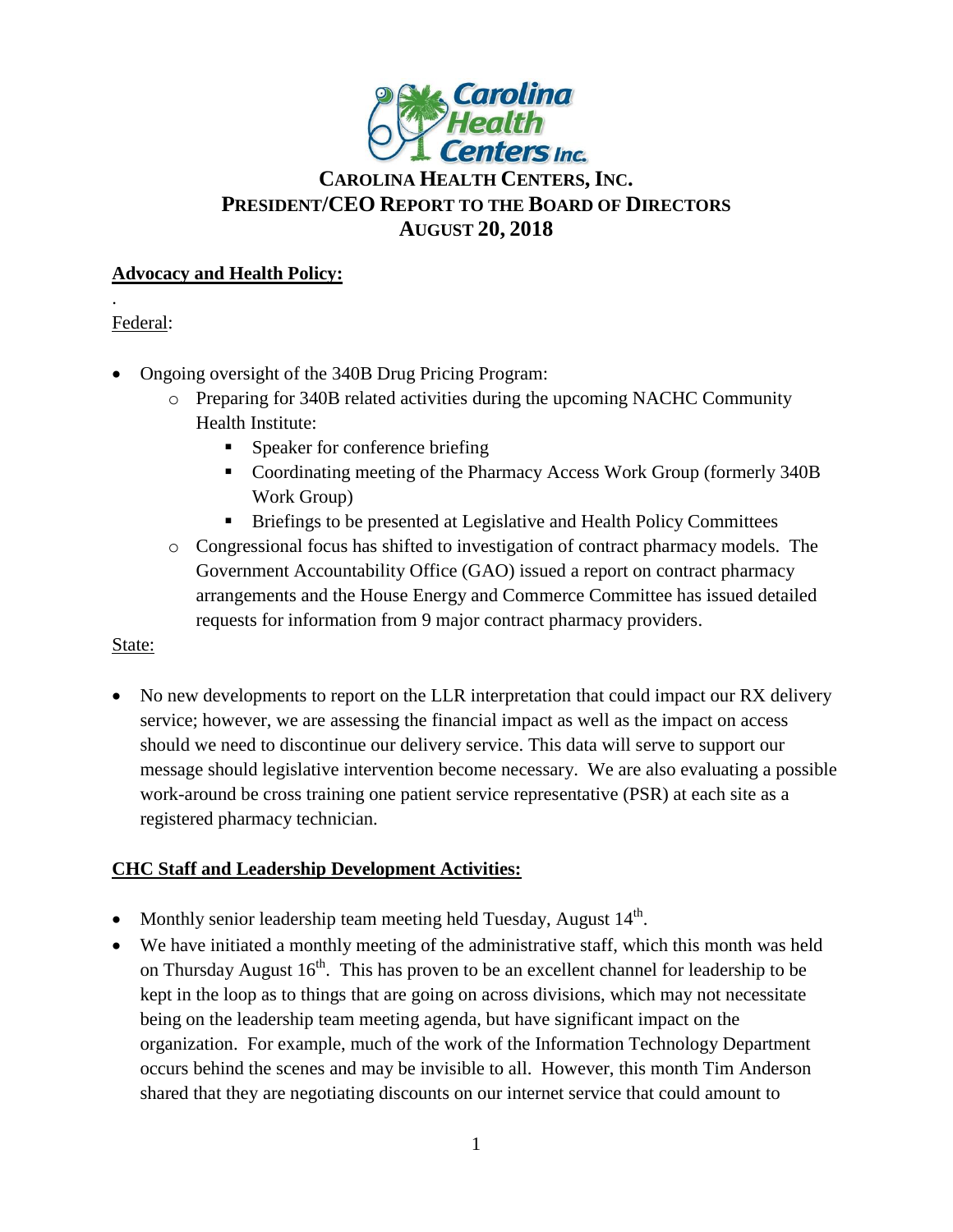thousands of dollars in savings per month. This is an obvious benefit to the entire organization and speaks well to the performance of that department.

- Senior team annual performance reviews are underway  $-2$  of 5 complete.
- We took action to centralize support for our provider recruitment activities in order to adopt a more focused and proactive recruitment strategy. Kacie McCutcheon, who is our Credentialing and Contracts Management Specialist will be taking the lead in developing a proactive recruitment strategy and, with the assistance of Personnel Coordinator Shelley Botchie providing a system of support for this important work. We will be looking at a medical capacity plan that includes current opportunities, projected opportunities, and even those opportunities that may occur in the future as the result of possible expansion plans. Kacie and Shelley will be responding to those providers and recruiters that contact us directly, as well as reaching out proactively to various residency programs in order to introduce them to opportunities with Carolina Health Centers. They plan to set up a provider employment opportunity voice mailbox where "cold-calls" from recruiters may be sent for future follow-up, and they will be responsible for coordinating all interview activities. I really appreciate their willingness to add this important work to their scope of responsibilities and look forward to working with them to equip CHC to meet the growing demand for highquality primary and preventive care in the communities we serve.

### **Strategic and Operational Activities**

- Department of Pharmacy:
	- o Completed the onsite portion of our independent audit of the pharmacy program, with the final written report expected in 30 days. During the exit conference we were notified of three areas with recommendations for enhanced compliance, with the first two being the highest priority: 1) inventory management; 2) tracking clinic administered drugs and devices from purchase to patient; and 3) cash pricing policies. Operations has already initiated activity in collaboration with pharmacy leadership to address the clinic administered drug tracking and we will be working with the auditors to develop a plan for addressing deficiencies in the inventory management system.
	- o Onboarding of our first contract pharmacy Curant continues.
	- $\circ$  We continue to evaluate options for a 3<sup>rd</sup> pharmacy location Clinton. Paul Grogan is lead on this and has continued negotiations with the owners of the property previously reported as the most desirable location.
	- o Active recruiting effort continues to enable to expansion of clinical pharmacy integration.
- Department of Family Medicine:
	- o .No specific activity to report.
- Department of Pediatrics:
	- $\circ$  Continue to work directly with the recruiting team on filling the vacancy at Hometown Pediatrics; however, Drs. Jenkins and Bonetti are actively involved and